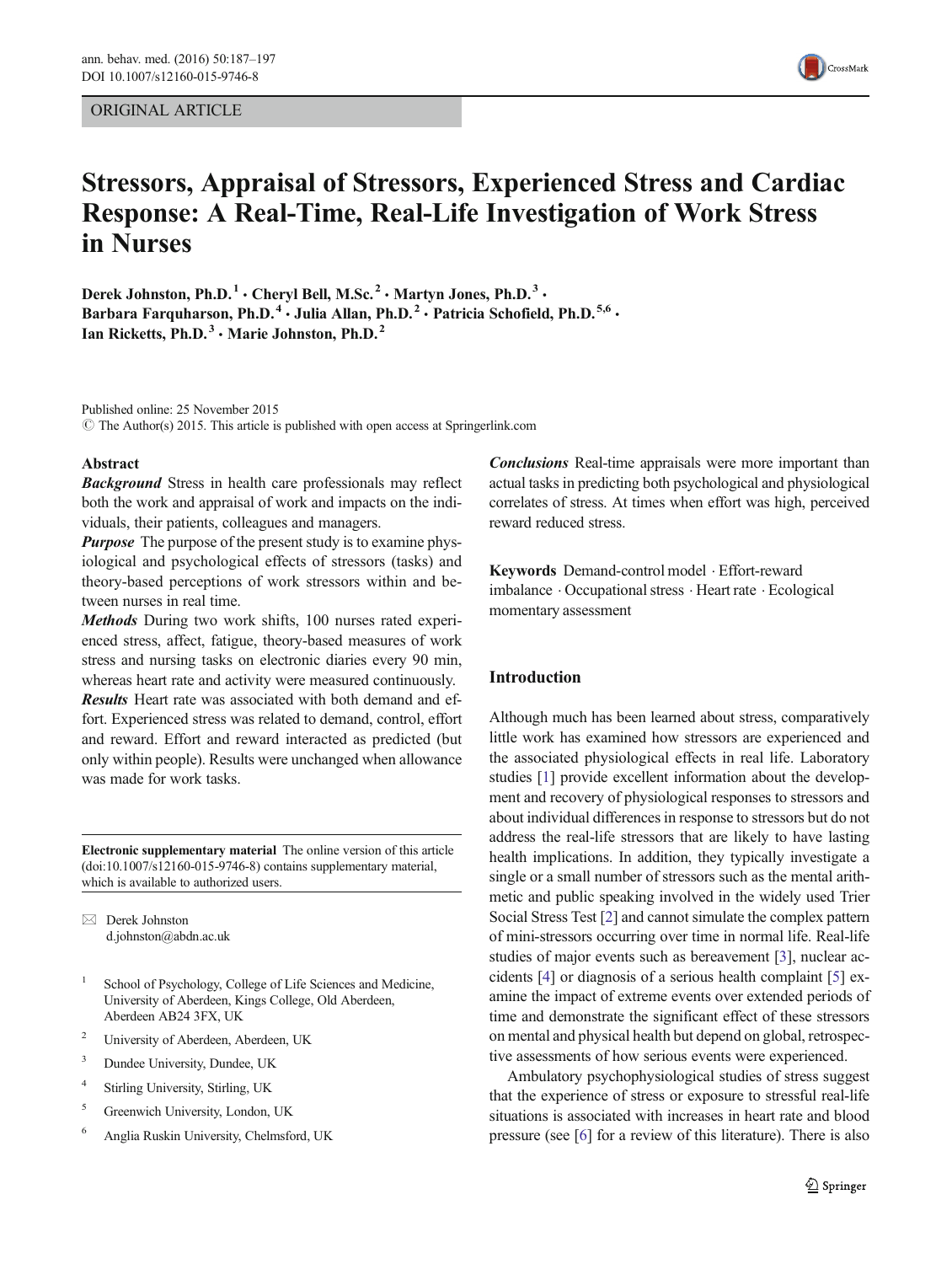some limited evidence on the determinants of these effects: Zanstra, Johnston & Rasbash [[7](#page-10-0)] found that appraising a real-life stressor (presenting a tutorial paper) as threatening was associated with vascular changes and challenge appraisal had cardiac effects, and Smith, Birmingham & Uchino [\[8\]](#page-10-0) found that evaluative threat was linked to blood pressure elevations in real life. However, such work is comparatively rare and often limited to a restricted range of real-life stressors. We therefore sought to examine everyday real-life stressors in the workplace as they evolve in real time, to ascertain how individuals evaluated the stressors and to examine how the stressors and the appraisal of the stressors impacted on the individual's mood and cardiac responses.

It is important to differentiate the objective stressor to which individuals are exposed from the individual's appraisal or interpretation of the stressor; for example, Lazarus and Folkman [\[9\]](#page-10-0) differentiated two stages of this individual interpretation process: primary appraisal of the threat, harm or challenge and secondary appraisal of resources to deal with the threat. Individual interpretations are likely to be determined by multiple factors (e.g. personality, coping resources, etc.). In the context of work stress, stressors have been conceptualised in two main theories: the demand-control theory [[10](#page-10-0)] and the effort-reward imbalance theory [\[11](#page-10-0)]. The demand-control model posits that the extent to which a work situation is demanding, combined with the degree of control (skill discretion and decision authority) that the person has, determines the strain experienced and the resulting impact on the individual's experience of stress, job satisfaction and performance. The effort-reward imbalance model proposes that an imbalance between perceptions of effort expended and rewards received determines the degree of experienced stress. These theories have been widely investigated and support found for the hypothesised relationships, especially for the effects of each variable (demand, control, effort, reward) alone, but not always for the hypothesised interactions (demand  $\times$  control and effort  $\times$  reward [\[12](#page-10-0)]). However, the theories have largely been investigated with questionnaires about past behaviour rather than with measures taken in the real-time context of work where demand, control, effort and reward are actually experienced.

In addition, both theories have mainly been used to explain differences between people rather than how stress may fluctuate within individuals over time depending on exposure to stressors; i.e. they have investigated who experiences stress rather than *when* individuals experience stress. Interventions to reduce stress (by changing either environmental factors to reduce demand or by enhancing individual coping resources [\[13\]](#page-10-0)) are directed at reducing responses to stressors and depend on the theoretical models being applicable within the individuals. Since it is possible to find support for a theory in between-individual tests but not within individuals and vice versa [\[14](#page-10-0)], it is important to establish how well the established work stress theories perform when investigated within individuals. For

interventions to be successful, within-person factors must influence the impact of stressors on stress experienced.

Health care providers have been found to have high stress levels [\[15](#page-10-0)–[17](#page-10-0)], and stress has been attributed to several organisational factors such as shift working and workload [\[18](#page-10-0)]. Nurses' working day involves a variety of tasks which are potential stressors and which have been found to vary in their perceived stressfulness [[19](#page-10-0)]. Rutledge et al. [\[19](#page-10-0)] found that tasks involving direct and indirect care were appraised as more demanding and were associated with greater emotional distress in nurses and physicians but did not test whether workload demand was directly associated with emotional distress. Their study involved ecological momentary assessment (EMA), obtaining responses to randomly timed prompts in the work context. It would therefore have been possible to investigate whether individual fluctuations in workload demand were associated with emotional distress and whether this was true for all individuals. However, the analyses aggregated data over the day, and therefore, the effect of fluctuating demands over the working day was not reported.

Previous studies which have examined demand-control and effort-reward imbalance theories in real-time real-life contexts have found some support for the theories within individuals. A small preliminary study [\[20\]](#page-10-0) examined 36 nurses who completed hand-held computer diary ratings every 90 min over three work shifts and found that the ratio of demand to control and of effort to reward was related to responses on a single visual analogue scale of experienced stress, supporting both theories. A larger study with more comprehensive assessments [\[21](#page-10-0)] established that negative affect was predicted by high demand/effort, low control and low reward. Control and reward moderated the effects of demand/effort. Although it was concluded that perceptions of work have influence in the same way within and between individuals, this was not tested directly.

As outlined above, the effects of work stress may be due either to the appraisals of the tasks undertaken or to the tasks themselves: for example, nurses may feel tense because they are delivering direct patient care or because they perceive this task to be demanding, effortful, unrewarding, etc. Whereas Johnston et al. [\[21](#page-10-0)] assessed the appraisal of work stressors, they did not assess the tasks being undertaken. It is therefore possible that the effects on mood were due either to the nature of the work stressors, including the tasks being undertaken, or to the individuals' evaluation of the work as demanding, effortful, controllable and rewarding. The implications for the design of interventions to reduce the negative effects of work stress would be quite different if the stress was due to the tasks undertaken than if it was due to cognitions about the work: the first interpretation would require the work to be changed, whereas the latter would require cognitive restructuring and may be more easily accommodated alongside the need to deliver nursing care.

A final limitation of earlier studies is that they only examined the subjective experience of stress and did not investigate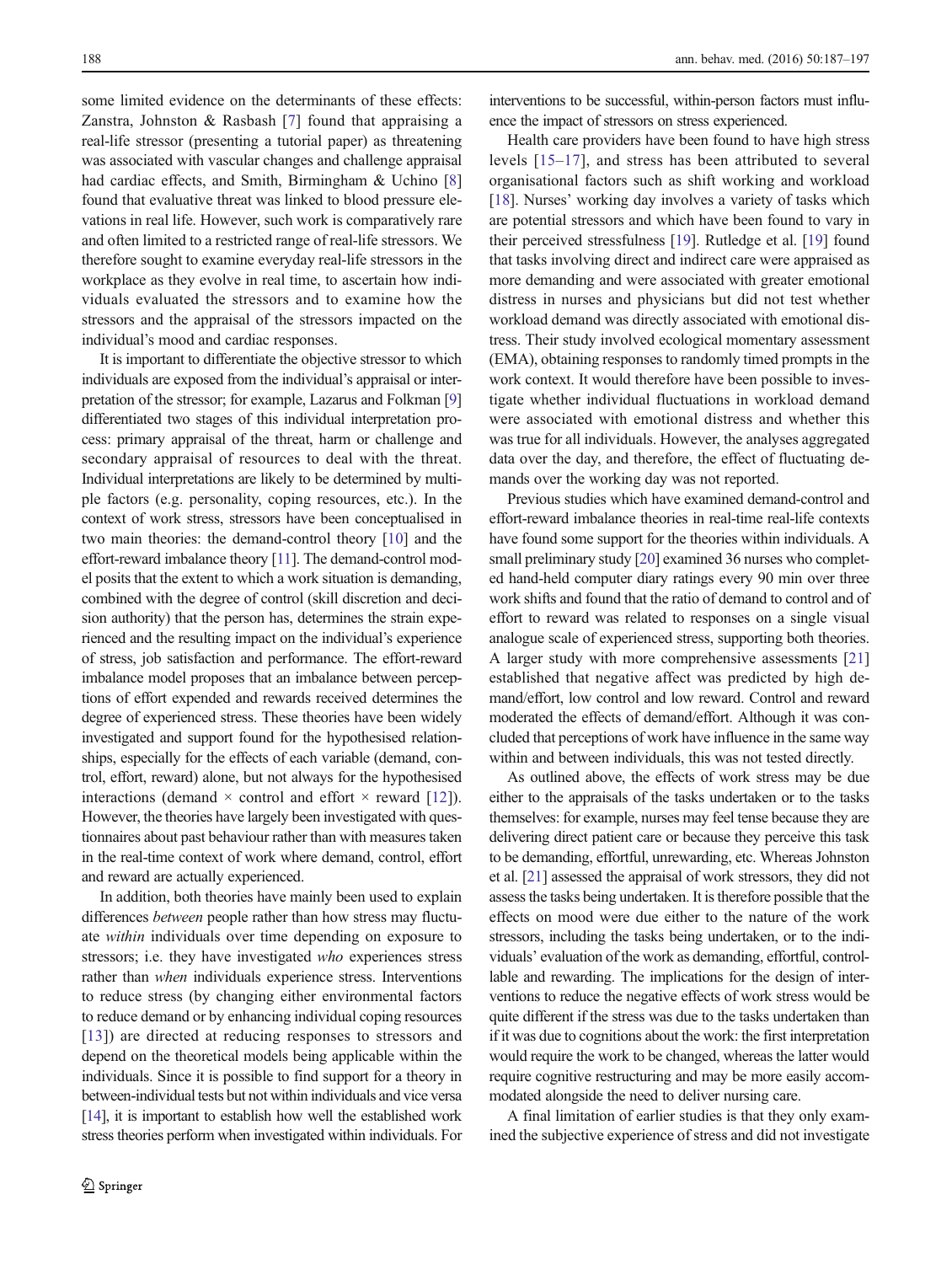effects on physiological functioning. The advantages of investigating physiological functioning are considerable: such measures avoid confounding by response bias inherent in subjective ratings, and stress ratings can be related to concrete physiological outcomes that may have direct implications for the individuals' health [\[22](#page-10-0)–[24\]](#page-10-0). We therefore sought to investigate the relationship between objective stressors (nursing tasks), appraisals of stressors conceptualised as the theoretical determinants of work stress (demand, control, effort and reward), experienced stress (mood ratings) and cardiac response (heart rate) using EMA methods and with multilevel statistical analyses to identify both between-person and within-person relationships. We additionally assessed positive mood and fatigue.

#### Research Questions

- 1. Are heart rate and experienced stress predicted by appraisal of work stressors as proposed by the demand-control and effort-reward imbalance theories of work stress: (a) between nurses and (b) within individual nurses over time?
- 2. Are observed predictions of heart rate and experienced stress from appraisal of work stressors explained by perceptions of work tasks over and above the objective nature of these tasks?

#### Methods

A full protocol for the study has been published previously [\[25](#page-10-0)]. In this paper, essential methodological information is summarised. The study was approved by NHS committee NRES Committees-North of Scotland (Reference 10/S0801/ 87; date 11 January 2011).

#### Design and Procedure

Nurses were recruited from advertisements posted on medical and surgical wards in a large teaching hospital in the North East of Scotland. They completed initial questionnaires and wore a heart rate and activity monitor for the duration of their participation in the study. They completed EMA items using electronic diaries every 90 min over two 12-h working shifts.

#### Participants and Recruitment

All qualified nurses on medical and surgical wards with more than 20 beds were eligible. Nurses who expressed an interest received an information pack, and those who chose to participate returned a signed consent form on receipt of which a member of the research team made arrangements for data collection. Nurses received a £25 voucher for a major store on completing testing.

#### Measures

### Physiological Recording (Monitors Were Worn Continuously Throughout Two Shifts)

Heart rate, activity and energy expenditure were obtained from Actiheart monitors (Cambridge Neurotechnology, Cambridge, UK) using the procedures specified by the manufacturers, CamNTech. The standard Actiheart routines [\[26](#page-10-0)] were used to edit out artefactual beats, The Actiheart software operates on 15-s epochs. Artefacts are detected in a multistage process. First individual beats of exactly 2000 ms (the longest inter-beat interval stored and indicating a missed beat) are rejected, as are beats that differ from the preceding beat by more than 20 times the average difference in the epoch. The last 16 good inter-beat intervals are then averaged, and any that are outside  $\pm 25$  % of this average are removed and the remaining inter-beat intervals re-averaged and converted to beats per minute. In addition, all 1-min means of below 40 bpm or above 170 were excluded. The data were of high quality, and only 0.01 % of 1-min means were rejected.

PDA Electronic Diary Measures (of Mood, Appraisals of Work Stressors and Nursing Work Tasks Completed, on Average, Every 90 Min over Two Shifts)

[Full details of the measures with screen grabs of the personal digital assistant (PDA) are available in Appendix 1: supplementary material 1.]

The EMA measures were delivered on PDAs (Dell Axim 51, Round Rock, TX, USA) using the Pocket Interview software [[27](#page-10-0)]. Data entry was prompted by an audible alarm that sounded for 8 s approximately every 90 min during the shift (with a window of  $\pm 15$  min determined randomly). If a participant did not respond within 2 min, the alarm sounded again and this continued for a maximum of 10 cycles. If the participant did not respond, then the device closed down until next scheduled alarm occurred. The participant could postpone ('snooze') an alarm for up to 60 min if it occurred at a time when it was not possible to make a diary entry.

#### Mood/Experienced Stress

Twelve items from the University of Wales Institute of Science and Technology (UWIST) mood scale [\[28](#page-10-0)] that loaded substantially and specifically on each relevant dimension measured the following: experienced stress ('tense-arousal'), affect ('hedonic tone') and 'fatigue' (the inverse of what Mathews et al. [[28](#page-10-0)] call 'energetic arousal'). Participants rated their mood 'now' on visual analogue scales labelled 'no' to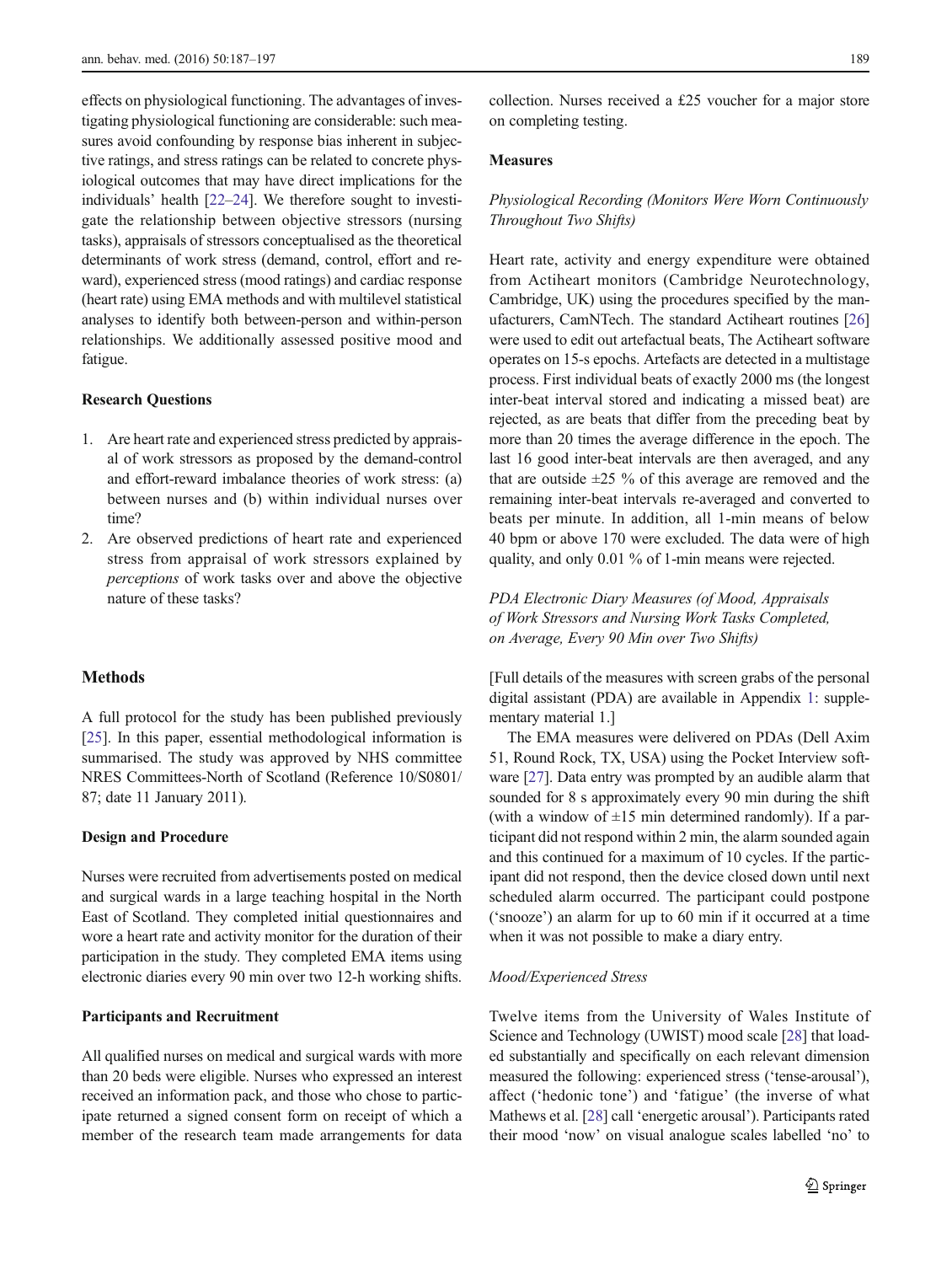'yes' which were scored from 0 to 100. High scores indicate high experienced stress, positive affect and high fatigue. The between- and within-person reliabilities, which are akin to Cronbach alphas, were calculated using established procedures [\[29](#page-10-0)]. The between-person reliability was calculated as the average over the two shifts. The reliabilities in this study were as follows: affect: between 0.98, within 0.6; experienced stress: between 0.97, within 0.63; and fatigue: between 0.98, within 0.65, which were satisfactory.

## Appraisals of Work Stressors: Theoretical Determinants of Work-Related Stress

The main determinants of work-related stress from the Karasek [[9\]](#page-10-0) demand-control model and the Siegrist [[10\]](#page-10-0) effort-reward imbalance model were assessed for the previous 10 min using four analogue scales (demand, control, effort, reward) and binary items based on standard questionnaire measures [[30,](#page-10-0) [31\]](#page-10-0). The different types of scales were used to reduce common method variance. The binary items were five demand items (work fast, work hard, do too much, interrupted and enough time available), three control items (requiring a high level of skill, allowed a lot of say in what they did, allowed to make the main decisions about what they did), four effort items (under constant pressure, had a lot of responsibility, under a lot of physical demand and interrupted), and three reward items (being valued, appreciated, respected). The analogue items were scored from 0 to 1 to give them comparable weight to the binary items. The reliabilities were as follows: demand: between 0.96, within 0.77; control: between 0.88, within 0.45; effort: between 0.92, within 0.69; and reward: between 0.94, within 0.85. Control, within person, was not reliable. Examination of the inter-item correlations indicated that the item 'requiring a high level of skill' was negatively correlated with the other control items between people and uncorrelated with the other control items within people. When this item was dropped, the within-person reliability was slightly improved to 0.50 (between remained high at 0.95), and so the skill item was removed from the scale.

#### Nursing Work Tasks

The categorisation of nursing tasks was based on the Work Observation Method by Activity Timing (WOMBAT, [[32\]](#page-10-0)) classification system. The WOMBAT classification results in high inter-rater reliability of classifications, and very few tasks are unclassified. Nursing tasks were divided into ten categories (direct patient care, indirect care, medication, documentation, professional communication, in transit, social/break, supervision, ward related and other). Participants classified their main work task for the preceding 10 min during each diary entry.

Prior to beginning the first participation shift, nurses were trained to use the WOMBAT work task classification scheme using a specially prepared errorless training booklet (see Appendix 2: supplementary materials 2) and were tested on this prior to their first shift. All participants coded the test material correctly, indicating that the tasks were classified correctly with no variation between individuals. Forty-four participants did not complete the pretraining in their own time and, instead, went through the training booklet with the researcher prior to the first shift.

### Procedure

Consenting nurses were sent the nursing task classification pretraining booklet and completed the assessment prior to the first participation shift. A member of the research team met the nurse on the ward before the start of shift, and nurses were equipped with the Actiheart device using Ambu Blue Sensor-R electrodes, following the procedures recommended by CamNTech. Nurses were given a preprogrammed PDA, completed the rest of their shift as usual and were met by the researcher at the shift end for equipment retrieval.

#### Analyses

EMA diaries plus heart rate data were obtained from all 100 nurses, over 196 shifts. The sample was comparable to the total workforce on the wards tested on age and years since qualifying but contained slightly more men (7 out of 100) compared to the 3.5 % of the population sample (see Table [1](#page-4-0) for details). Seventy-five percent of participation shifts were day shifts, and 4 % [\[8\]](#page-10-0) were at the weekend.

The work stress models were tested both between and within participants in the same analyses. The demand-control and effort-reward imbalance models were examined in analyses with four main effects (demand or effort and control or reward) averaged within people and grand mean centred to assess between-person effects and the individual assessments, centred within individuals, to determine within-person effects. Interaction terms representing demand  $\times$  control and effort  $\times$ reward were calculated for both between and within effects.

The self-rated diary data were analysed using a three-level multilevel model with repeated measures nested within shifts and nested within participants. The intercept was always treated as a random effect at all levels. The regression slopes of other dependent variables were all treated as fixed. Shift (first or second) and time into the shift (in h) were included in the analysis to reduce extraneous variance. Heart rate was analysed as a four-level multilevel model. The ten 1-min means preceding each diary entry (the diary assessments covered a 10-min period) were treated as the lowest-level variable which was then nested within occasions, shifts and finally participants. The ten separate minute periods were fitted by a quadratic polynomial since heart rate decreased about the time that the diary entry was made. Activity derived from the chest-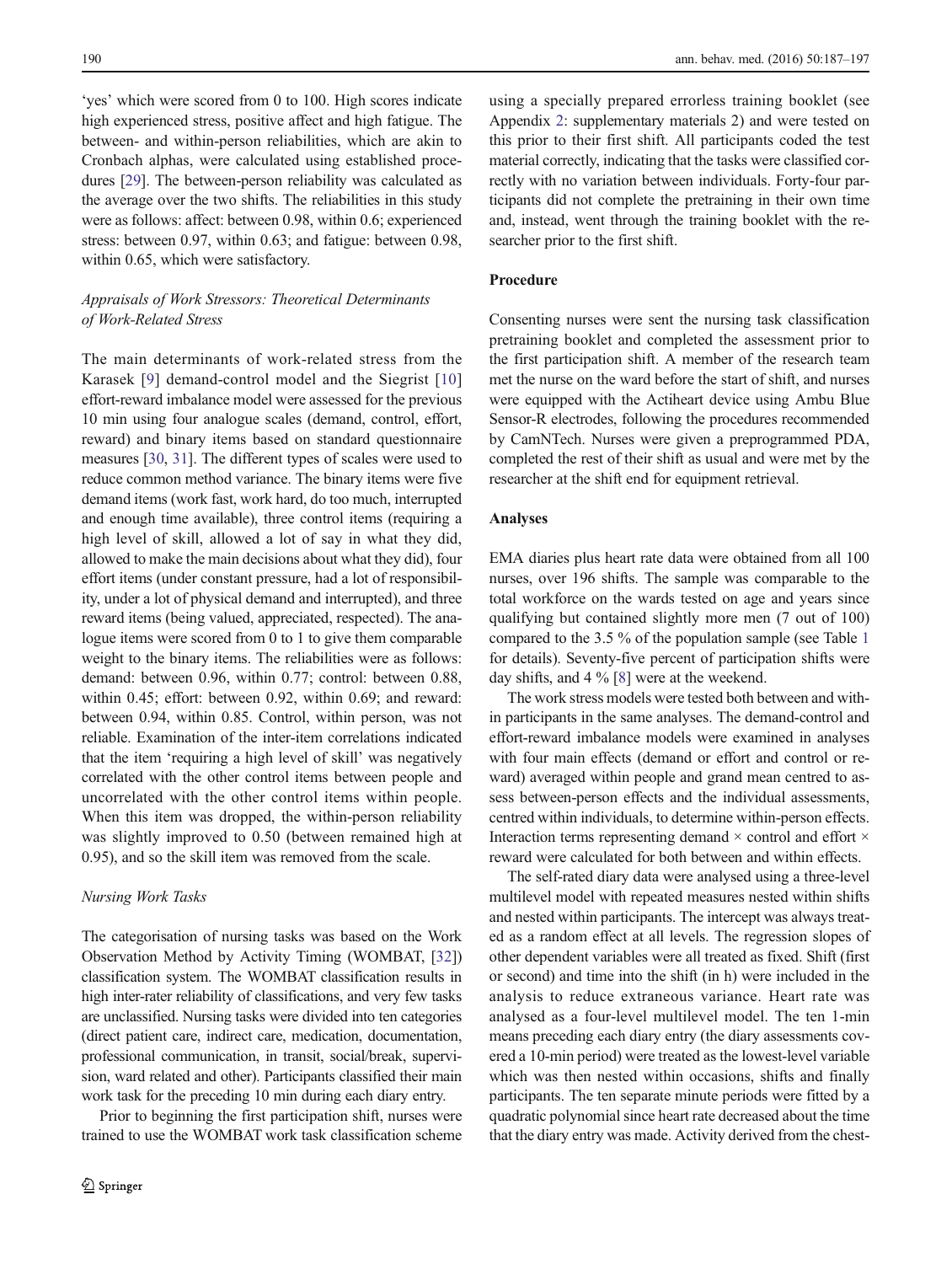<span id="page-4-0"></span>Table 1 Participants: demographic, professional and participation information

|                                        | Medical wards | Surgical wards | Comparison group <sup>a</sup> |
|----------------------------------------|---------------|----------------|-------------------------------|
| N                                      | 47            | 53             | 425                           |
| Gender (% female)                      | 93.6 %        | $92.5 \%$      | $96.5\%$                      |
| Age in years (mean, SD)                | 35.9(9.5)     | 36.9(10.2)     | 36.9(10.3)                    |
| Body mass index (mean, SD)             | 27.8(6.1)     | 25.9(5.1)      |                               |
| Qualifications (% graduate level)      | 47.9 %        | 34.0 $%$       |                               |
| Pay grade $(\%$ in lower bands)        | 69.6 %        | 76.9 %         |                               |
| Years registered as a nurse (mean, SD) | 9.4(8.7)      | 11.5(9.9)      | 11.0(9.5)                     |
| Years working on ward (mean, SD)       | 5.0(4.9)      | 5.4(5.0)       |                               |
| Number of wards included               | 7             | 7              | 14                            |
| Number of shifts included              | 92            | 104            |                               |
|                                        |               |                |                               |

<sup>a</sup> All nurses employed on participating wards

mounted accelerometer in the Actiheart was included in the analysis to allow for the effects of activity on heart rate. It was log transformed to reduce positive skew. Most of the repeatedly measured data were moderately autocorrelated, and a multilevel model including autocorrelation between occasion level residuals was used [\[33](#page-10-0)]. The analyses were carried out using MLwiN v2.30. The alpha level was set at  $p<0.05$  with Bonferroni correction for the six effects examined in each analysis. These analyses were repeated allowing for the effects of each of the nursing tasks.

# Results

#### Diary Completion Rate

Overall, 1453 (98.5 %) out of a possible 1476 diary entries were completed. The diary was opened with median delay of 30 s, and the modal snooze time was 10 min. Three hundred and fifty-nine (25 %) entries were snoozed.

Summary data are shown in Table 2. On average, participants were not very stressed nor fatigued and were in a positive mood. They rated the work as moderately demanding and effortful, and they felt that they had considerable control and were fairly highly rewarded. The intraclass correlations show that the mood measures varied substantially between people, whereas for the work stressor appraisal measures, the intraclass correlations were low with the exception of reward, indicating that they largely varied within people over time. The intercorrelations were usually higher between people than within.

# Is Heart Rate Predicted by Appraisal of Work Stressors as Proposed by the Demand-Control and Effort-Reward Imbalance Theories of Work Stress—Between Individual Nurses? Within Individual Nurses over Time?

Table [3](#page-5-0) shows the results for heart rate adjusted for activity. Between-person results show that heart rate was higher in those who appraised their work as more demanding or

Table 2 Means, standard deviations (between and within participants), intraclass correlations (ICC) and correlations for the EMA measures (between and within participants)

|                                | Mean  | <b>SD</b> | <b>ICC</b> |         | Correlations <sup>1,2, 3</sup> |         |         |         |         |         |
|--------------------------------|-------|-----------|------------|---------|--------------------------------|---------|---------|---------|---------|---------|
| Measure                        |       |           |            | ES      | A                              | F       | D       | E       |         | R       |
| Experienced Stress (ES, 0-100) | 27.76 | 19.24     | 0.40       | 1.00    | $-0.71$                        | 0.49    | 0.53    | 0.41    | $-0.40$ | $-0.37$ |
| Affect $(A, 0-100)$            | 79.13 | 16.17     | 0.44       | $-0.48$ | 1.00                           | $-0.68$ | $-0.14$ | $-0.13$ | 0.30    | 0.51    |
| Fatigue $(F, 0-100)$           | 30.97 | 20.61     | 0.39       | 0.26    | $-0.42$                        | 1.00    | 0.06    | 0.00    | $-0.22$ | $-0.54$ |
| Demand $(D, 0-6)$              | 2.65  | 1.90      | 0.17       | 0.37    | $-0.25$                        | 0.08    | 1.00    | 0.90    | $-0.20$ | $-0.09$ |
| Effort $(E, 0-5)$              | 2.44  | 1.53      | 0.15       | 0.36    | $-0.18$                        | 0.05    | 0.84    | 1.00    | $-0.32$ | $-0.15$ |
| Control $(C, 0-3)$             | 2.22  | 0.94      | 0.23       | $-0.16$ | 0.18                           | $-0.08$ | $-0.11$ | $-0.03$ | L.00    | 0.57    |
| Reward $(R, 0-4)$              | 2.86  | 1.38      | 0.33       | $-0.11$ | 0.25                           | $-0.17$ | 0.08    | 0.16    | 0.32    | 1.00    |

<sup>a</sup> Correlations shown above the diagonal (i.e. top right of matrix) are between-participant correlations, and those below the diagonal (i.e. bottom left of matrix) are within-participant correlations

<sup>b</sup> Shaded figures indicate significant correlations

c Boxes contain correlations between experienced stress, affect and fatigue and between work stress measures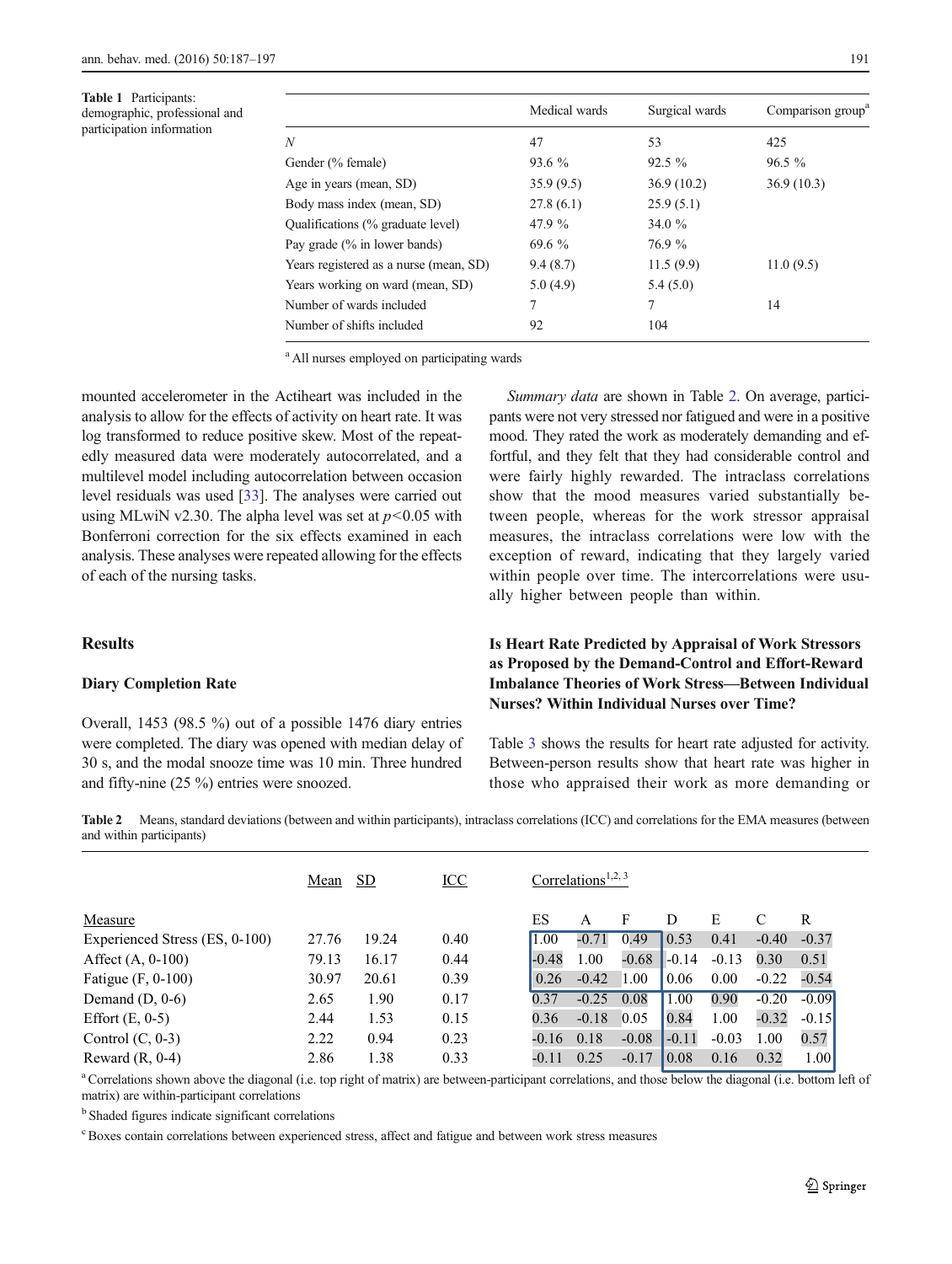|                 |                                                    | Demand-control model |                                       |                        | Effort-reward imbalance model |                                       |
|-----------------|----------------------------------------------------|----------------------|---------------------------------------|------------------------|-------------------------------|---------------------------------------|
|                 |                                                    | Heart rate           | Heart rate allowing<br>for work tasks |                        | Heart rate                    | Heart rate allowing<br>for work tasks |
| Fixed effects   |                                                    |                      |                                       |                        |                               |                                       |
|                 | Intercept                                          | 83.86 (1.19)         | 84.26 (1.21)                          |                        | 83.80 (1.16)                  | 84.71 (1.18)                          |
|                 | Shift $(1 \text{ or } 2)$                          | $-0.10(0.59)$        | $-0.17(0.58)$                         |                        | $-0.16(0.61)$                 | $-0.23(0.59)$                         |
|                 | Time into shift (h)                                | $-0.31(0.05)$        | $-0.27(0.05)$                         |                        | $-0.30(0.05)$                 | $-0.26(0.05)$                         |
|                 | Linear effect over period before<br>diary entry.   | $-0.46(0.07)$        | $-0.46(0.07)$                         |                        | $-0.46(0.07)$                 | $-0.46(0.07)$                         |
|                 | Quadratic effect over period before<br>diary entry | $-0.03(0.01)$        | $-0.03(0.01)$                         |                        | $-0.03(0.01)$                 | $-0.03(0.01)$                         |
|                 | Accelerometer measure of activity                  | 1.69(0.02)           | $1.69(-0.020)$                        |                        | 1.69(0.02)                    | 1.69(0.02)                            |
| Between persons | Demand                                             | $2.86*(1.11)$        | $2.89*(1.11)$                         | Effort                 | $3.25*(1.40)$                 | $3.26*(1.40)$                         |
|                 | Control                                            | 2.32(2.11)           | 2.29(2.11)                            | Reward                 | $-0.09(1.24)$                 | $-0.16(1.24)$                         |
|                 | Demand $\times$ control                            | 0.08(2.15)           | 0.17(2.15)                            | Effort $\times$ reward | 0.54(1.50)                    | 0.57(1.50)                            |
| Within persons  | Demand                                             | $0.84*(0.11)$        | $0.58*(0.13)$                         | Effort                 | $0.86*(0.14)$                 | $0.54*(0.15)$                         |
| over time       | Control                                            | 0.34(0.23)           | 0.32(0.23)                            | Reward                 | 0.0(0.17)                     | $-0.08(0.18)$                         |
|                 | Demand $\times$ control                            | 1.01(0.13)           | 0.07(0.13)                            | Effort $\times$ reward | 0.20(0.12)                    | 0.23(0.12)                            |
| Random effects  |                                                    |                      |                                       |                        |                               |                                       |
|                 | Person                                             | 104.76 (16.07)       |                                       |                        | 106.29 (16.34)                |                                       |
|                 | Shift                                              | 11.04(2.40)          |                                       |                        | 11.68(2.50)                   |                                       |
|                 | Time into shift                                    | 31.00 (1.57)         |                                       |                        | 31.35(1.58)                   |                                       |
|                 | Period before diary entry                          | 30.97(0.50)          |                                       |                        | 30.96 (0.50)                  |                                       |
|                 | Alpha (autocorrelation)                            | 13.34 (0.44)         |                                       |                        | 13.32(0.44)                   |                                       |

<span id="page-5-0"></span>Table 3 Demand-control and effort-reward imbalance model for physiological measures: estimated beta weights (standard error) for fixed effects and variances for random effects with and without allowing for work tasks

Alpha is a time series parameter: the covariance between two observations  $t$  time units apart is alpha $\times 1/t$ 

\* p<.05 Bonferroni corrected

requiring more effort with an increase of 1 standard deviation in demand being associated with an increase of almost 3 bpm in heart rate. Within-person results show that adjusted heart rate was also higher during periods of high demand by slightly more than 1 bpm for 1 SD increase in demand. Most nurses' heart rate increased as demand increased; not a single nurse showed the opposite pattern. Effort was related to heart rate similarly to demand. Control and reward were unrelated to heart rate.

# Are Experienced Stress, Affect and Fatigue Predicted by Appraisal of Work Stressors as Proposed by the Demand-Control and Effort-Reward Imbalance Theories of Work Stress—Between Individual Nurses? Within Individual Nurses over Time?

In Table [4](#page-6-0), it can be seen that demand and control predicted experienced stress in a similar way both between and within participants. Experienced stress was higher when demand was, on average, higher or when it was higher at a particular moment, and experienced stress was lower when control was higher. Demand and control did not interact. Affect was predicted by control across participants; nurses who, on average, reported higher control had more positive affect. Average level of demand was not related to affect nor was the interaction significant. Within participants, the main effects were significant, and in the expected direction, i.e. at times when demand was high, affect was lower; moments of higher control were associated with more positive affect; however, although the interaction of demand and control was in the predicted direction, it was not significant. Fatigue only related to control, both between and within, high control being associated with less fatigue. The effort-reward model was tested in the same way as demand-control (see Table [5](#page-7-0)). The main effects of effort and reward on experienced stress were significant between participants, and all within-participant effects, including the interaction, were significant (see Fig. [1\)](#page-7-0). Only reward related to affect between participants. However, all the within-participant effects, including the interaction, were significant and in the predicted direction. Fatigue related to reward both within and between participants.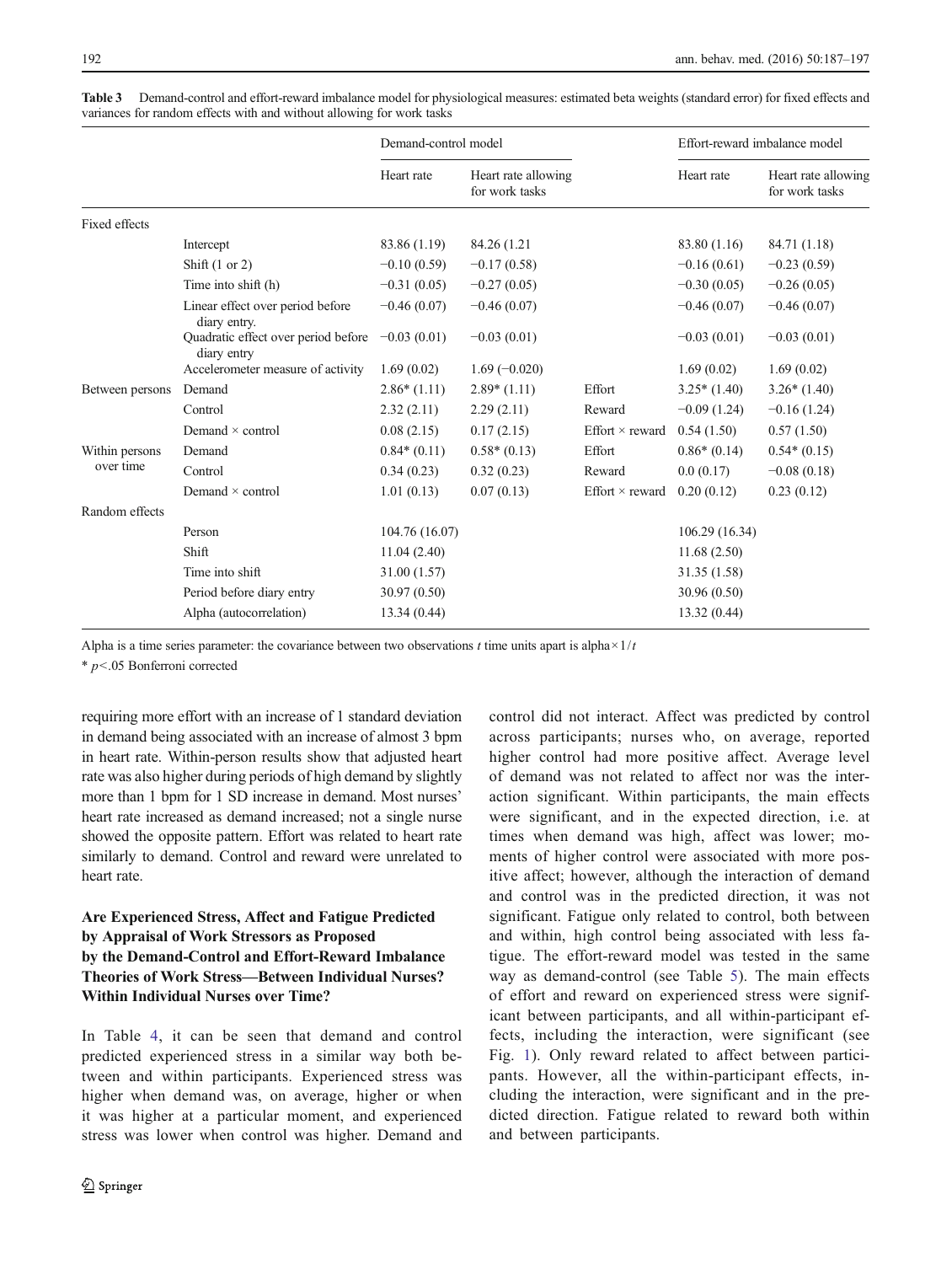|                          |                           | <b>Experienced</b> stress | Affect         | Fatigue        |
|--------------------------|---------------------------|---------------------------|----------------|----------------|
| Fixed effects            |                           |                           |                |                |
|                          | Intercept                 | 27.48 (1.41)              | 81.75 (1.41)   | 20.30(1.72)    |
|                          | Shift $(1 \text{ or } 2)$ | $-0.94(0.97)$             | $-2.33(1.10)$  | 0.12(1.19)     |
|                          | Time into shift (h)       | 0.28(0.12)                | $-0.34(0.09)$  | 2.05(0.13)     |
| Between persons          | Demand                    | $5.23*(1.17)$             | $-0.49(1.21)$  | $-0.07(1.46)$  |
|                          | Control                   | $-6.99*(2.21)$            | $6.56*(2.30)$  | $-6.30*(2.77)$ |
|                          | Demand $\times$ control   | 3.89(2.30)                | $-3.23(2.39)$  | 3.40(2.88)     |
| Within persons over time | Demand                    | $2.77*(0.22)$             | $-1.10*(0.16)$ | 0.26(0.20)     |
|                          | Control                   | $-2.02*(0.48)$            | $1.83*(0.31)$  | $-1.18*(0.39)$ |
|                          | Demand $\times$ control   | $-0.43(0.25)$             | 0.41(0.18)     | 0.00(0.22)     |
| Random effects           |                           |                           |                |                |
|                          | Person                    | 100.52 (17.86)            | 104.60 (19.50) | 159.83 (27.65) |
|                          | Shift                     | 1.87(7.95)                | 27.90 (8.65)   | 0(0)           |
|                          | Time into shift           | 181.44 (9.19)             | 98.79 (5.21)   | 193.44 (9.30)  |
|                          | Alpha (autocorrelation)   | 41.35 (8.79)              | 35.36 (4.77)   | 94.33 (7.96)   |

<span id="page-6-0"></span>Table 4 Demand-control model for experienced stress, affect and fatigue: estimated beta weights (standard error) for fixed effects and variances for random effects

Alpha is a time series parameter: the covariance between two observations t time units apart is alpha $\times$ 1/t

\* p<.05 Bonferroni corrected

# Are Observed Predictions of Heart Rate and Experienced Stress from Appraisal of Work Stressors Explained by Perceptions of Work Tasks over and Above the Objective Nature of These Tasks?

The work stress models were tested allowing for the effects of tasks. This was done by including the tasks as categorical variables in the analyses. Direct patient care, the largest single category, was used as the reference category. The results for the effects of the main dependent variables on heart rate are shown in Table [3](#page-5-0). There was some attenuation of the relationships, but all significant effects remained so. All the significant effects of the theoretical determinants of work stress on experienced stress, affect and fatigue were little affected (Table [6\)](#page-8-0). The between-participant effects were not affected, and all effects that were previously significant were essentially unchanged. Tables [3](#page-5-0) and [6](#page-8-0) have been simplified by excluding the task categories and (in Table [6\)](#page-8-0) the random effects; the complete tables are included in Appendix 3: supplementary material 3.

## Discussion

This study assessed stress in a real-life work situation, collecting information in real time over two work shifts, on stressors (work tasks), appraisals of the stressors (theoretical determinants), experienced stress (rated tense-arousal), fatigue, positive mood and cardiac response. It has succeeded in collecting a large data set with few missing observations. It is therefore possible to examine the value of the two theoretical models demand-control and effort-reward Imbalance in accounting for both psychological and physiological states, making allowance for activity levels. Some support was found for the models for psychological and physiological responses and in predicting differences both between individuals and predicting changes within people over time. The predictive value of the models could not simply be attributed to a confounding of the stressor and the appraisal of that stressor, as the findings were virtually unchanged when allowance was made for specific work tasks. However, there were also aspects of each model which were not supported and there was some evidence of different predictions within and between people.

Considering first the demand-control model, demand predicted increases in heart rate and in experienced stress, but not fatigue. This was found both between and within participants and when allowance was made for the objective stressors conceptualised as the tasks that the nurses were engaged in. Demand predicted reduced positive affect within participants but not between. By contrast, control did not predict cardiac response but was predictive of feeling less stressed and more positive both between and within respondents. The interaction between demand and control was not significant for heart rate, experienced stress, affect nor fatigue. These results parallel the finding of Kamarck et al. [\[34\]](#page-10-0) that demand related to systolic and diastolic blood pressure but fail to support their finding that control also predicted the cardiovascular response.

The results showing a consistent effect of demand and control but not the interaction are similar to those found in many previous studies [[12\]](#page-10-0). Thus, there appears to be a consensus about the effects of demand and control, but further work is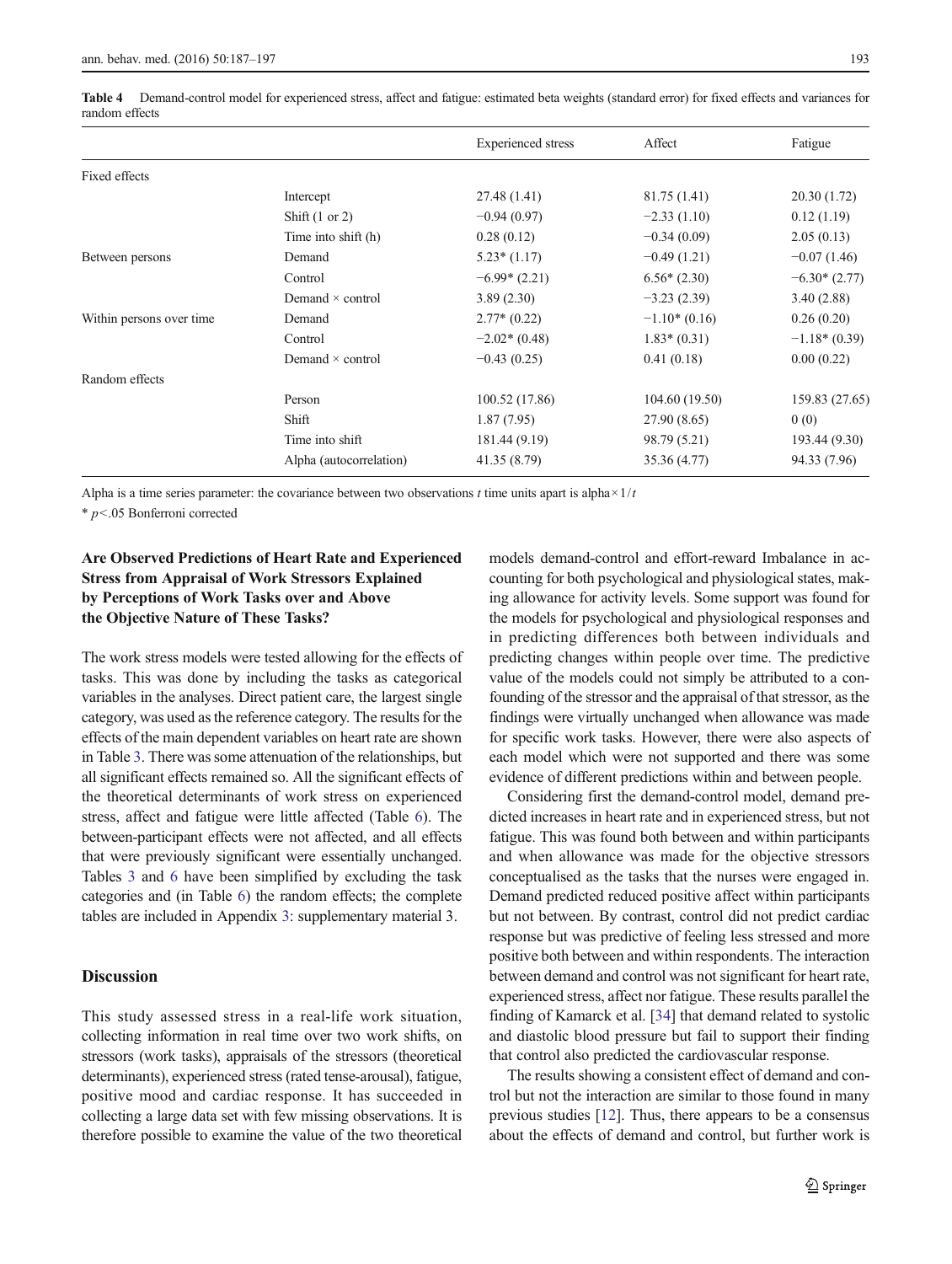|                          |                           | <b>Experienced</b> stress | Affect         | Fatigue        |
|--------------------------|---------------------------|---------------------------|----------------|----------------|
| Fixed effects            |                           |                           |                |                |
|                          | Intercept                 | 27.29(1.41)               | 81.81 (1.26)   | 19.93(1.51)    |
|                          | Shift $(1 \text{ or } 2)$ | $-1.11(0.97)$             | $-2.26(1.05)$  | 0.13(1.17)     |
|                          | Time into shift (h)       | 0.27(0.12)                | $-0.34(0.09)$  | 2.07(0.13)     |
| Between persons          | Effort                    | $6.16*(1.52)$             | $-1.16(1.36)$  | $-0.47(1.56)$  |
|                          | Reward                    | $-5.06*(1.33)$            | $6.85*(1.19)$  | $-8.59*(1.39)$ |
|                          | Effort $\times$ reward    | 1.09(1.61)                | $-2.04(1.45)$  | 3.08(1.69)     |
| Within persons over time | Effort                    | $3.30*(0.27)$             | $-1.20*(0.19)$ | $-0.22(0.24)$  |
|                          | Reward                    | $-1.92*(0.34)$            | $2.15*(0.24)$  | $-1.51*(0.30)$ |
|                          | Effort $\times$ reward    | $-0.61*(0.24)$            | $0.84*(0.17)$  | $-0.04(0.21)$  |
| Random effects           |                           |                           |                |                |
|                          | Person                    | 111.21 (19.13)            | 80.66 (15.74)  | 112.72 (20.80) |
|                          | Shift                     | 0(0)                      | 22.99(7.95)    | 0(0)           |
|                          | Time into shift           | 185.92 (8.92)             | 98.11 (5.17)   | 189.37 (9.12)  |
|                          | Alpha (autocorrelation)   | 43.83 (7.25)              | 35.42 (4.73)   | 90.71 (7.82)   |

<span id="page-7-0"></span>Table 5 Effort-reward imbalance model for experienced stress, affect and fatigue: estimated beta weights (standard error) for fixed effects and variances for random effects

Alpha is a time series parameter: the covariance between two observations t time units apart is alpha $\times$ 1/t

\* p<.05 Bonferroni corrected

necessary to clarify when an interaction between demand and control is likely to occur. Häusser et al. [[12\]](#page-10-0) suggest a matching principle, essentially that the type of control studied has to be relevant in order to buffer the effects of demand; for example, if demand is about time-pressure and control allows control of scheduling, then control would be likely to buffer demand. If, however, the type of control available does not align with the type of demand experienced, the hypothesised interaction would be less likely to occur. Häusser et al. [\[12](#page-10-0)] get some support for this position from their review. They note that de Jonge & Dorman [[35](#page-10-0)] extend matching to the response so if the strain measured is emotional, then they consider that the control and demand should be also; for example, if the stressor is a demanding and highly controlling manager, then the impact should be on emotional strain; in contrast, the effects of having extremely physically dependent patients might be on physical measures of response. Support has been obtained for what de Jonge terms the triple match principle [[36](#page-10-0)]. There appears little doubt that, as Bakker has argued for some time [\[13](#page-10-0)], demand and resource, conceived quite widely to include not only control but also reward, social support and other personal and environmental factors, contribute to occupational stress and its amelioration.

Previous work has been dominated by evidence of effects between people. These results confirm that demand and

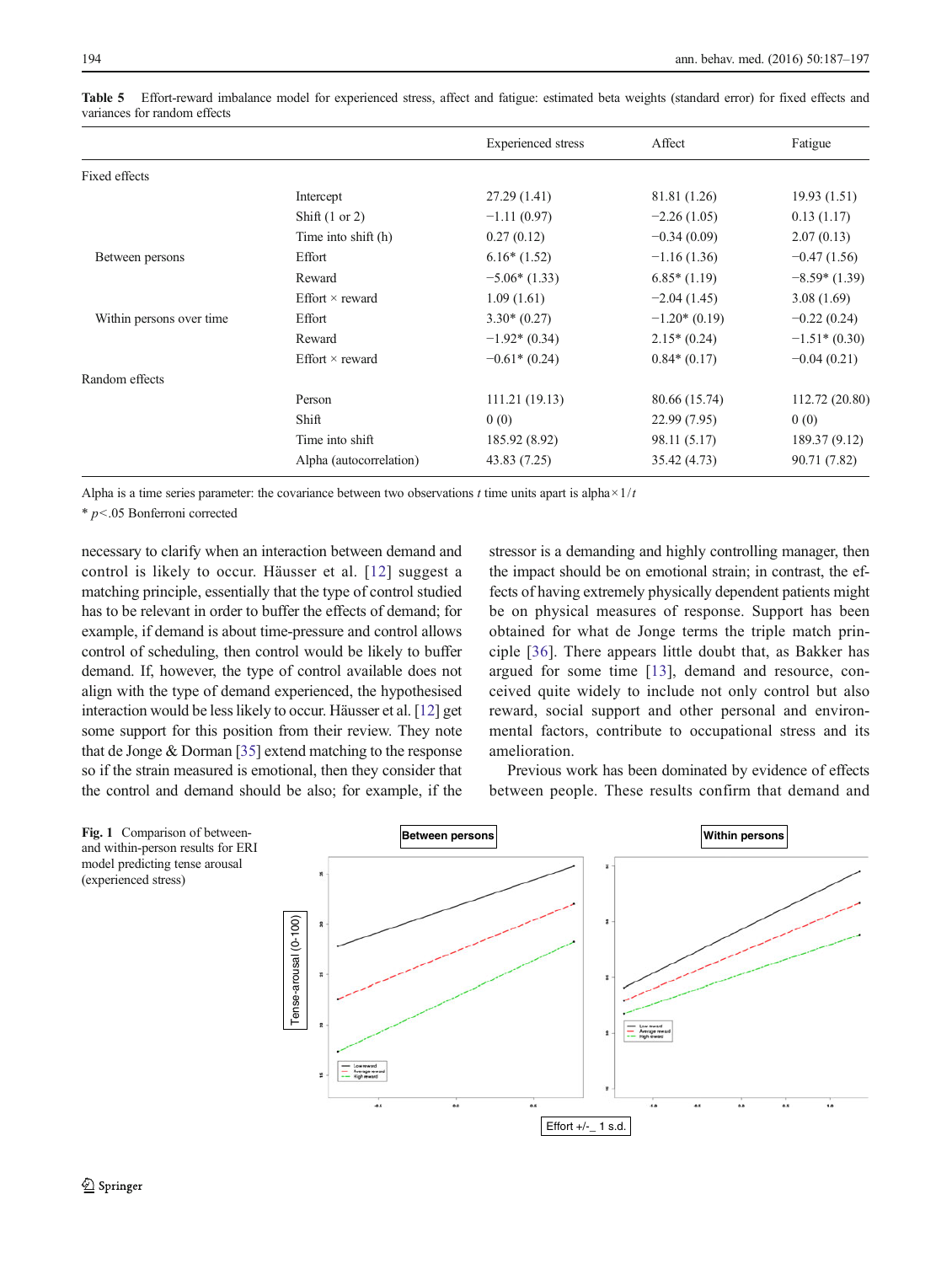|                               |                         | <b>Experienced</b> stress | Affect         | Fatigue        |
|-------------------------------|-------------------------|---------------------------|----------------|----------------|
| Demand-control model          |                         |                           |                |                |
| Between                       | Demand                  | $5.21*(1.16)$             | $-0.49(1.21)$  | $-0.05(1.46)$  |
|                               | Control                 | $-6.93*(2.20)$            | $6.40*(2.29)$  | $-6.08*(2.76)$ |
|                               | Demand $\times$ control | 4.13(2.29)                | $-3.29(2.38)$  | 3.38(2.89)     |
| Within                        | Demand                  | $2.75*(0.25)$             | $-1.19*(0.18)$ | 0.50(0.23)     |
|                               | Control                 | $-2.03*(0.45)$            | $1.81*(0.32)$  | $-1.08*(0.40)$ |
|                               | Demand $\times$ control | $-0.45(0.25)$             | 0.43(0.18)     | $-0.02(0.22)$  |
| Effort-reward imbalance model |                         |                           |                |                |
| Between                       | Effort                  | $6.09*(1.52)$             | $-1.10(1.36)$  | $-0.55(1.58)$  |
|                               | Reward                  | $-5.13*(1.33)$            | $-6.86*(1.19)$ | $-8.56*(1.39)$ |
|                               | Effort $\times$ reward  | 1.14(1.61)                | $-2.07(1.44)$  | 3.06(1.68)     |
| Within                        | Effort                  | $3.20*(0.31)$             | $-1.07*(0.22)$ | 0.20(0.28)     |
|                               | Reward                  | $-1.98*(0.35)$            | $2.17*(0.25)$  | $-1.48*(0.31)$ |
|                               | Effort $\times$ reward  | $-0.59*(0.24)$            | $0.81*(0.17)$  | $-0.03(0.21)$  |

<span id="page-8-0"></span>Table 6 Work stress model results for appraisal of stress, affect and fatigue allowing for work tasks: estimated beta weights (standard error) for fixed effects

\* p<.05 Bonferroni corrected

control not only predict who will be stressed but also additionally predict when individuals will be stressed. The demand effects cannot simply be attributed to the extra physiological requirements of demanding tasks as the heart rate analyses allowed for activity levels and therefore allow one to conclude that psychological demand is having a physiological impact over and above that associated with the physical demands of a task. Although a small effect, there were no individuals in this sample of 100 for whom increased psychological demand reduced heart rate. Given the regular and frequent repetition of this increased cardiac response every work day, this might have a cumulative, longer-term impact on health. Unlike demand, increased control over work not only resulted in lower experienced stress, but also impacted on other moods, increasing positive affect and decreasing fatigue but did not predict heart rate.

The effort-reward imbalance model had similar results between persons to those found for the demand-control model, i.e. an effect of effort on heart rate and experienced stress; an effect of reward on experienced stress, affect and fatigue; and no interaction effects. However, the within-person results are different: the interaction is significant for both experienced stress and affect, and in each case, the positive effect of reward increased as effort increased, as predicted by theory. This may reflect the better within-person reliability of the measure of reward compared to control. The predictive value of the theoretical models was virtually unchanged when allowance was made for the tasks being undertaken.

Some nursing tasks are seen to be more stressful than others [\[18](#page-10-0)], and in this study, the reported tasks were used as an index of varying stressors. Nurses reported more experienced stress during episodes of direct care than in other activities, and this was significantly different from periods when documentation was the main task [[37](#page-10-0)]. Nevertheless, the findings for the appraisals of stress continued to have similar size and significance of effects with and without allowance for work tasks, suggesting that the appraisals of work may have an impact which is quite independent of the actual work and the stressors involved. Importantly, these results would suggest that interventions might be effective in reducing both the physiological and psychological aspects of stress without needing to change work tasks. In the context of nursing and health care, this makes practical sense as it would be impossible to remove tasks involving direct patient care, tasks which nurses additionally reported to be rewarding [\[37](#page-10-0)].

Findings for other states are different from those for experienced stress. Demand and effort had no effect on fatigue. This is surprising as one might expect effort to increase fatigue levels both due to physical exertion and due to the demands of sustained cognitive effort. There is ample evidence that following times with high cognitive or motivational demands, people lack the resources for self-control and the ability to engage effectively in further tasks, a process labelled 'ego depletion' [\[38](#page-10-0)]. It may be that in the context of a long working day, demand has both a tiring and an energising effect. There was no relationship between average demand and affect; i.e. nurses who generally saw their work as less demanding were no happier. However, there was a within-person effect: people were less happy at times when demand was high. Fatigue was decreased, and positive affect increased in persons who felt they had control and, at times, when individuals felt themselves to be in control. Similarly, affect and fatigue both showed positive effects of reward between and within persons.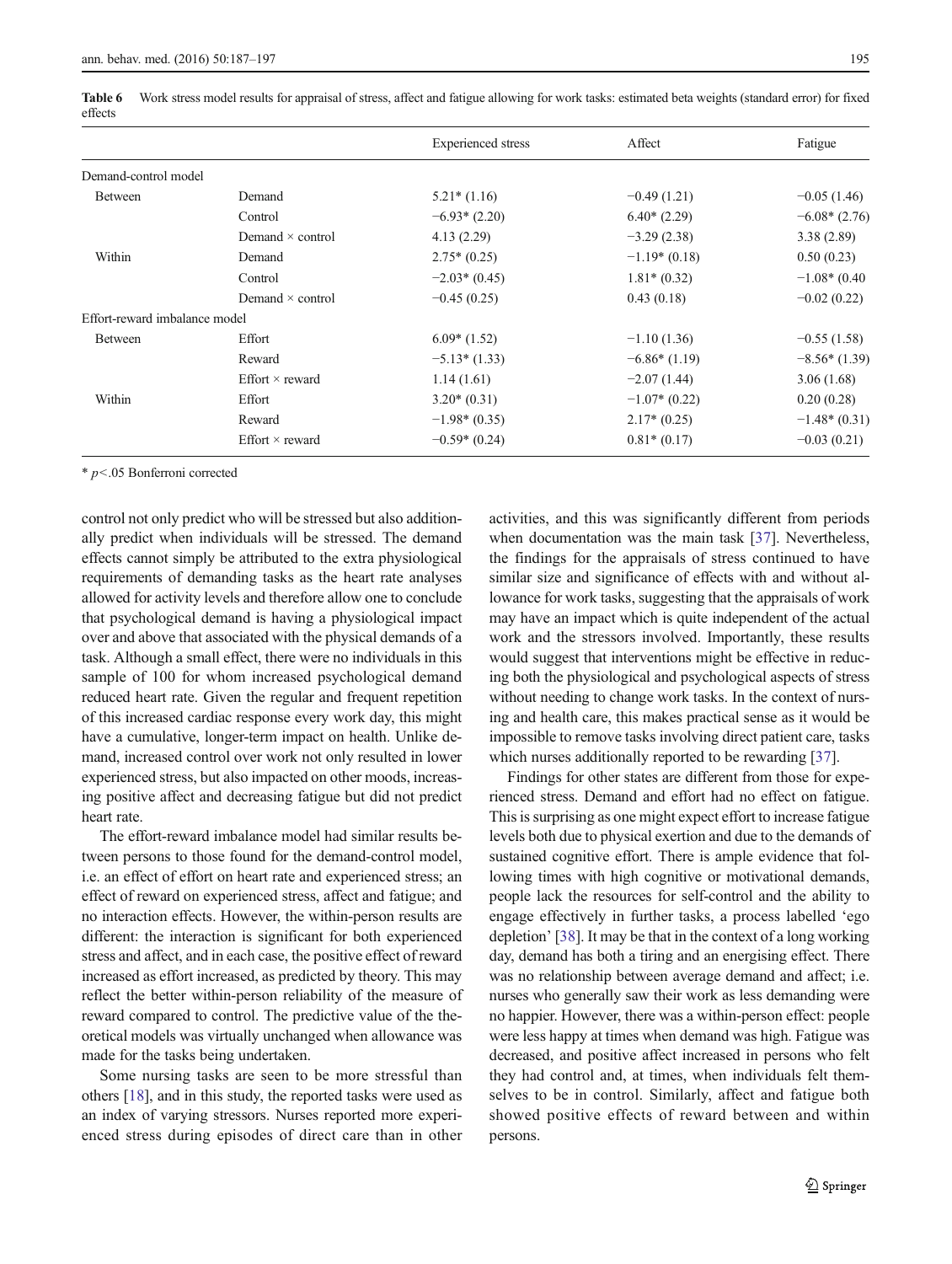Although many of the findings are similar in explaining differences between people and within individuals over time, there are some differences. It is therefore important to emphasise the need to test models within persons before suggesting that the theory offers intervention possibilities. Betweenperson findings do not offer a basis for intervention. Based on the current findings, one might propose that interventions should aim to reduce the demand and increase control of work and that this might be achieved by cognitive methods such as cognitive restructuring, without changing the nature of the tasks undertaken. The small intra-class correlations for demand, effort and control suggest that there is greater variation within than between people supporting the aim of changing cognitions occurring at times of high demand or low control. Results from a recent review and meta-analysis provide support: cognitive, behavioural and mindfulness-based approaches were effective in reducing stress in practicing physicians and in medical students [\[39](#page-10-0)]. Additionally, attention might be paid to increasing the nurse's feeling of being appreciated or otherwise rewarded. This might be achieved by changes at either an organisational or personal level.

## Limitations

EMA studies are burdensome, and there may be bias in the individuals who consent to take part. We included 100 from a possible pool of 425 nurses. Additional nurses were willing to participate, but we ceased recruitment when sufficient numbers were achieved and so cannot report a true 'consent rate'. The data in Table [1](#page-4-0) suggest that the recruited nurses are similar to the total group in terms of the variables assessed. Nevertheless, they might still be biased on factors relevant to the study. Nurses who were particularly stressed or critical of the work situation might have participated in order to have their views acknowledged, or alternatively, the most stressed nurses might have avoided adding our study to their stressors or indeed might have been on sick leave. Such biases might be important in a study of prevalence of stress but are less important for investigation of relationships between theoretical constructs related to stress. If anything, the omission of nurses with more extreme high or low stress would be likely to diminish the between-person effects found. Biases in the sample would be even less likely to have an effect on relationships over time within persons.

In all of the analyses, the term prediction is used to indicate statistical rather than temporal prediction. Whereas reports of stressors (tasks) and appraisal of these stressors refer to the previous 10 min, these reports were obtained at the same time as the other diary entries. In addition, although the theories investigated propose causal relationships, this study only tests correlation. Where results support the theories, they can be seen as supportive but not testing the causal hypotheses. However, where results do not support the theories, this is

challenging to the theory as the causal relationships proposed should result in evidence of correlation.

The WOMBAT classification of work tasks was used as an objective index of the stressor but was reported by individuals at the same time as they appraised the stressor. These appraisals may therefore have influenced the classifications. However, evidence from previous work [[28](#page-10-0)] and from the classification of tasks in training for the current study indicates that the WOMBAT categories produce reliable classification, with individuals agreeing in their classification of tasks. Some tasks may be inherently more stressful than others, and within WOMBAT categories, there is likely to be variation. Nevertheless, the appraisal of the tasks by the nurses is associated with psychological and physiological changes above and beyond that due to the tasks per se.

## **Conclusions**

This study is exceptional in investigating theoretical models of stress both within and between people in real-life nursing and in real time over working shifts. The results show support for the effects of demand and effort on both cardiac responses and on psychological measures of experienced stress. Perceptions of control over work were associated with more positive moods, i.e. less tense, more cheerful and less fatigue. However, neither demand-control nor effort-reward imbalance models received full support as there was limited evidence of the hypothesised interactions between demand and control or between effort and reward.

These results were found both between nurses and within individual nurses over two work shifts. However, between and within analyses did not always produce the same findings, highlighting the inappropriateness of generalising from between-person studies to within-person conclusions. Withinperson findings are of particular value in that they may more appropriately be used as a basis for designing interventions. Allowing for the work tasks as an index of variation in stressors did not affect any of the results, suggesting that interventions to reduce stress might appropriately use cognitive methods to target perceptions without the need to alter the actual work.

Author Note This research was supported by the Chief Scientists Office of the Scottish Government, Principal Investigator Marie Johnston, Grant Number CZH/4/640. All correspondence to Derek Johnston, School of Psychology, College of Life Sciences and Medicine, University of Aberdeen, Kings College, Old Aberdeen, Aberdeen AB24 3FX.

Authors' Statement of Conflict of Interest and Adherence to Ethical Standards Authors Derek Johnston, Cheryl Bell, Martyn Jones, Barbara Farquharson, Julia Allan, Patricia Schofield, Ian Ricketts and Marie Johnston declare that they have no conflicts of interests to disclose. The authors have adhered to the appropriate ethical standards, and the study was approved by the appropriate Ethical Committee of the UK National Health Service, copy of approval letter included in this document.